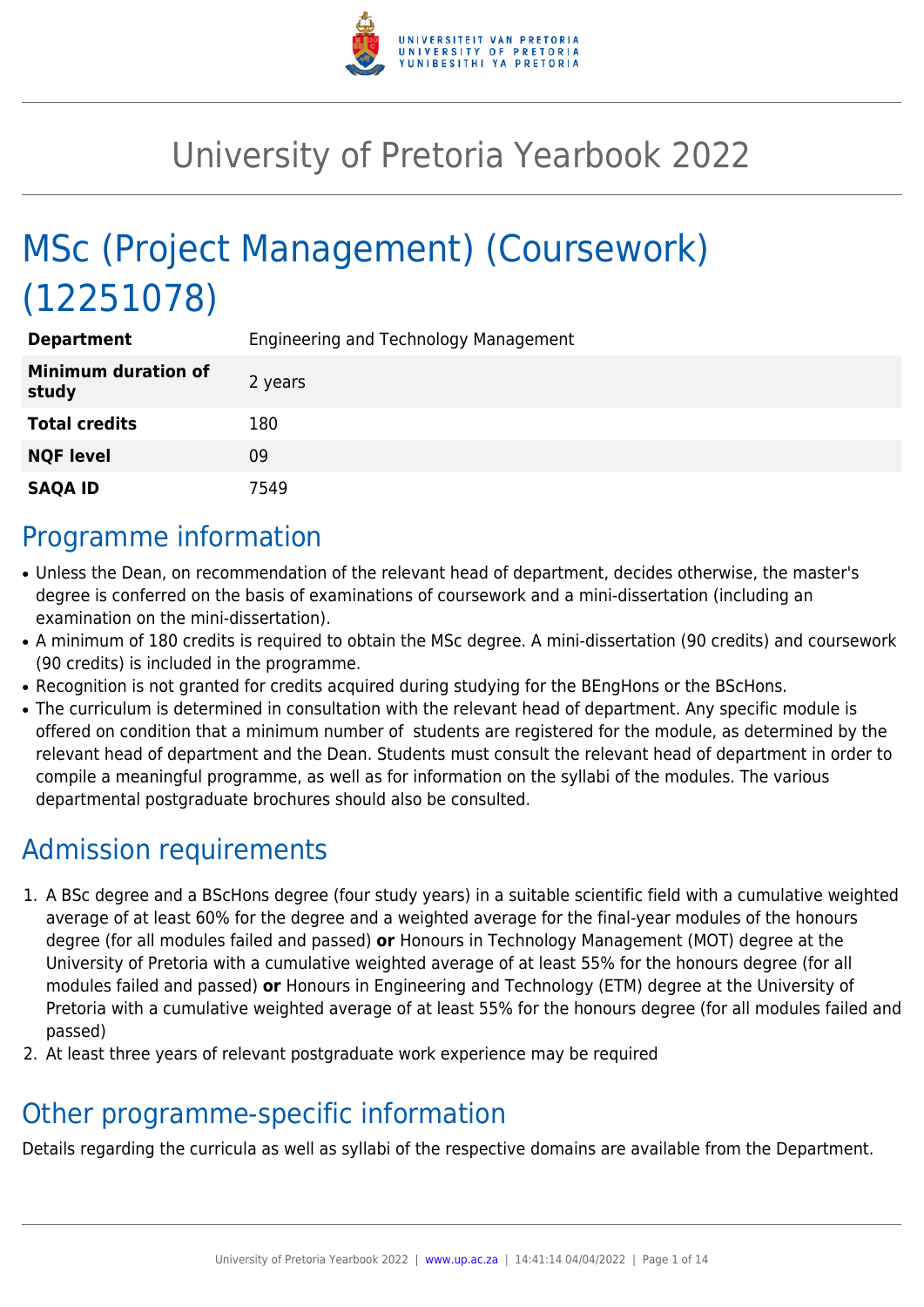

# Examinations and pass requirements

Refer also to G36-G37.

The stipulations of the relevant Faculty regulations are applicable.

Guidelines for the preparation and examination of mini-dissertations are available from the department.

- i. The examination in each module for which a student is registered, takes place during the normal examination period after the conclusion of lectures (i.e. October/November or May/June).
- ii. A student registered for the master's degree must complete his or her studies within three years provided that the Dean, on recommendation of the relevant head of department, may approve a stipulated limited extension of this period.
- iii. A student must obtain at least 50% in an examination for each module where no semester or year mark is required. A module may only be repeated once.
- iv. In modules where semester or year marks are awarded, a minimum examination mark of 40% and a final mark of 50% is required.
- v. No supplementary or special examinations are granted at postgraduate level.

## Research information

Refer to G40.

A student must by means of a mini-dissertation prove that he or she is capable of planning, instituting and executing a scientific investigation. As part of the examination a student must submit an article and present at the final-year symposium. The article should be based on the research that the student has conducted for the mini-dissertation and be approved by the supervisor. Conferment of the degree may be made subject to compliance with the stipulations of this regulation.

### Pass with distinction

A student who completes the master's degree on grounds of coursework and a mini-dissertation, passes with distinction if a weighted average mark of at least 75% (not rounded) is obtained in the first 180 credits obtained for the degree provided that 90 of these credits are allocated to the mini-dissertation. However, the degree is not awarded with distinction should a student fail any of these modules (excluding modules which have been timeously discontinued). The degree is also not awarded with distinction if a student obtains less than 70% for the mini-dissertation. The degree must be completed within the prescribed study period.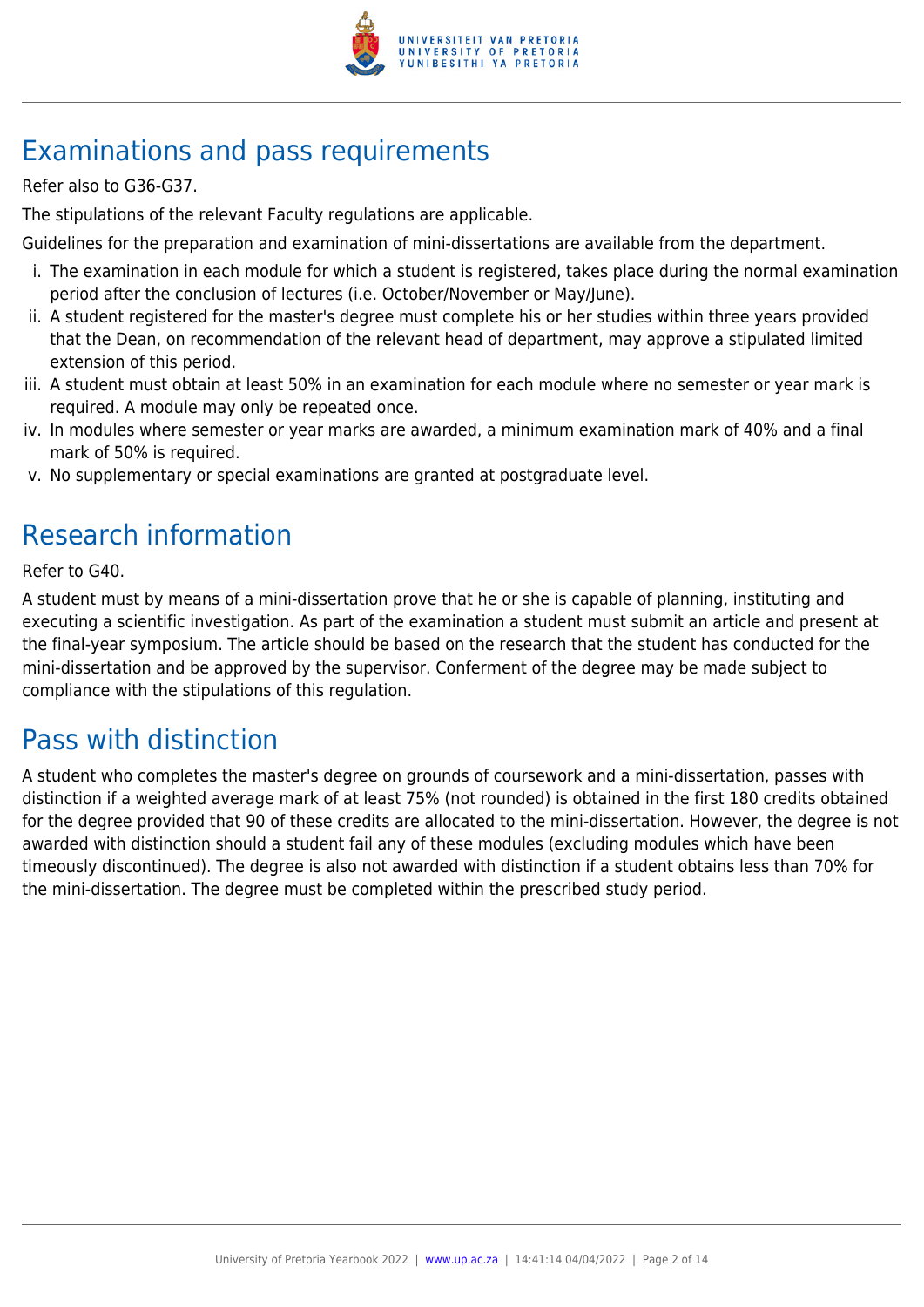

## Curriculum: Year 1

**Minimum credits: 180**

### **Core modules**

#### **Project organisation 801 (IHR 801)**

| <b>Module credits</b>         | 10.00                                 |
|-------------------------------|---------------------------------------|
| <b>NQF Level</b>              | 09                                    |
| <b>Prerequisites</b>          | No prerequisites.                     |
| <b>Contact time</b>           | 20 contact hours per semester         |
| <b>Language of tuition</b>    | Module is presented in English        |
| <b>Department</b>             | Engineering and Technology Management |
| <b>Period of presentation</b> | Semester 1 or Semester 2              |

#### **Module content**

This module takes an in-depth look at the conscious and unconscious human dynamics that affect the performance of project teams. The importance and complexity of the project manager's leadership role in containing and transforming anxiety into creative and productive energy is emphasised. The systemic relatedness between project teams and the social systems (organisation, industry, nation state) they form part of, and what this asks of the project manager, are explored. The module looks at the dynamics of authority, delegation, roles, boundaries, change, diversity, inclusion and exclusion and how the less obvious dimensions of these dynamics can be observed and responded to. The idea of the system-in-the-mind and how this influences the 'mind-of-the-system' is studied and experienced in class. The module draws on literature form the fields of organisational behaviour, leadership, systems psychodynamics and group relations. The module consists of selfstudy, experiential discussions in class, group work and individual work.

#### **Project planning 802 (IMP 802)**

| <b>Module credits</b>         | 10.00                                 |
|-------------------------------|---------------------------------------|
| <b>NQF Level</b>              | 09                                    |
| <b>Prerequisites</b>          | No prerequisites.                     |
| <b>Contact time</b>           | 20 contact hours per semester         |
| <b>Language of tuition</b>    | Module is presented in English        |
| <b>Department</b>             | Engineering and Technology Management |
| <b>Period of presentation</b> | Semester 1 or Semester 2              |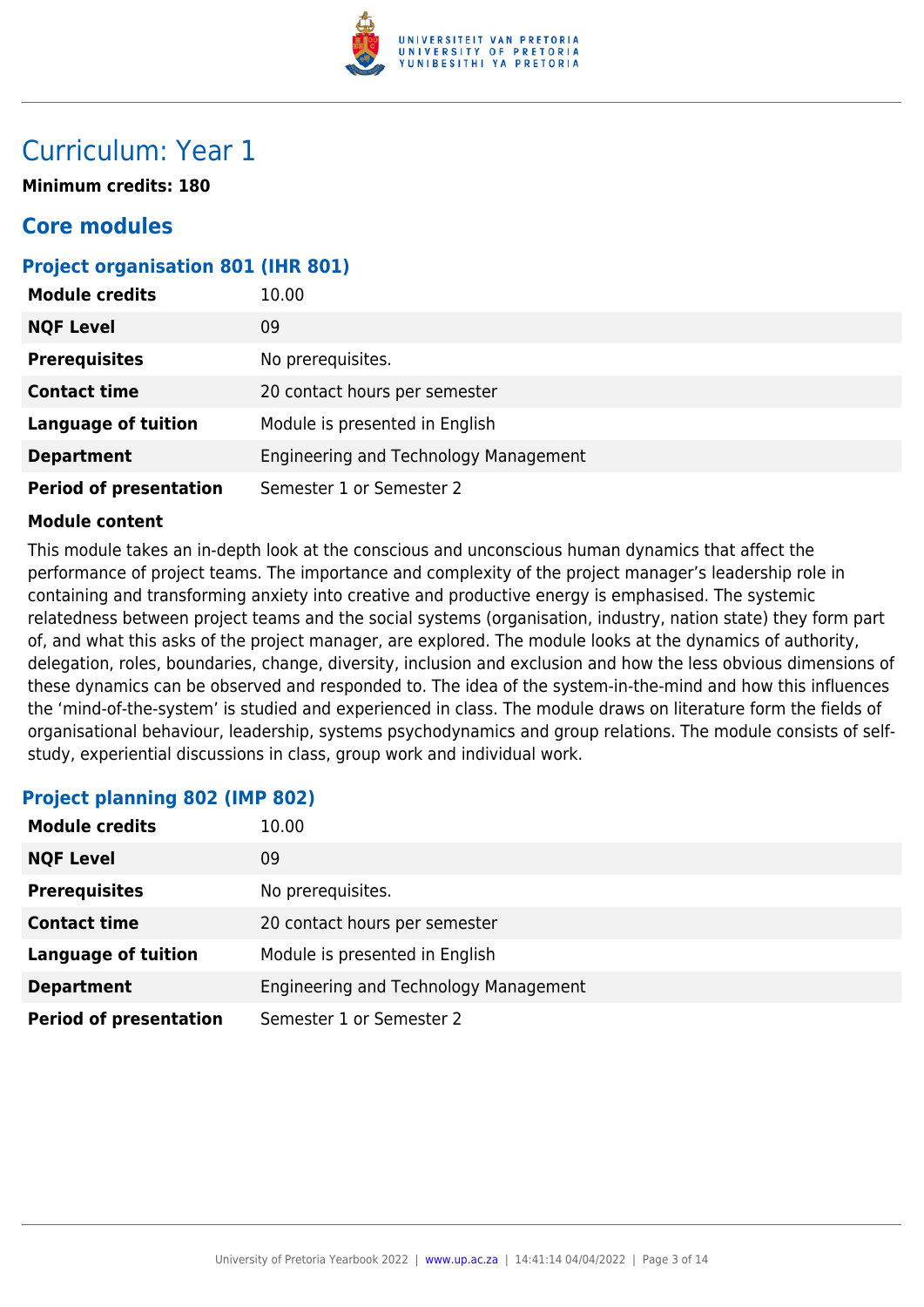

Project Planning introduces the learner to the basic concepts of project management. This module will set the scene for the rest of the MPM programme and addresses project management principles, standards, guidelines, institutes, certifications, professionalism and best practices. Defining and designing a project life-cycle is discussed followed by the process of initiating and planning a project. The importance of a well-defined scope statement and work-breakdown structure are explained which will include needs analysis, user requirement definitions and systems thinking. Time management remains integral with different scheduling techniques addressed and applied. The last part of the module provides an overview of the module to follow and how each will fit into the total discipline of project management.

#### **Finance and cost management 802 (IPF 802)**

| <b>Module credits</b>         | 10.00                                 |
|-------------------------------|---------------------------------------|
| <b>NQF Level</b>              | 09                                    |
| <b>Prerequisites</b>          | No prerequisites.                     |
| <b>Contact time</b>           | 20 contact hours per semester         |
| <b>Language of tuition</b>    | Module is presented in English        |
| <b>Department</b>             | Engineering and Technology Management |
| <b>Period of presentation</b> | Semester 1 or Semester 2              |

#### **Module content**

The role of the engineer is to apply the wealth of scientific knowledge to produce products and services for the benefit of mankind. A design can demonstrate excellence in technical achievements but if the end user cannot afford it, the whole project will be one of futility. Taking into account the vast sums of money involved in the design, development of products and establishment of production facilities, poorly managed projects can seriously damage the profitability and survival of a company.

This module creates an opportunity for the learner to be acquainted with the theoretical principles and practical applications of finance and cost management aspects as applied to projects and programmes. To achieve this objective, it is necessary to:

- Firstly, clarify the study field of engineering economics and its function in the decision-making process,
- Secondly, to understand the elementary principles of cost estimation, allocation of cost elements and, financial risk management,
- Thirdly, to understand the cost control principles in the management of a project or programme

| <b>Module credits</b>      | 10.00                                 |
|----------------------------|---------------------------------------|
| <b>NQF Level</b>           | 09                                    |
| <b>Prerequisites</b>       | No prerequisites.                     |
| <b>Contact time</b>        | 20 contact hours per semester         |
| <b>Language of tuition</b> | Module is presented in English        |
| <b>Department</b>          | Engineering and Technology Management |

#### **Procurement and contract management 801 (IPJ 801)**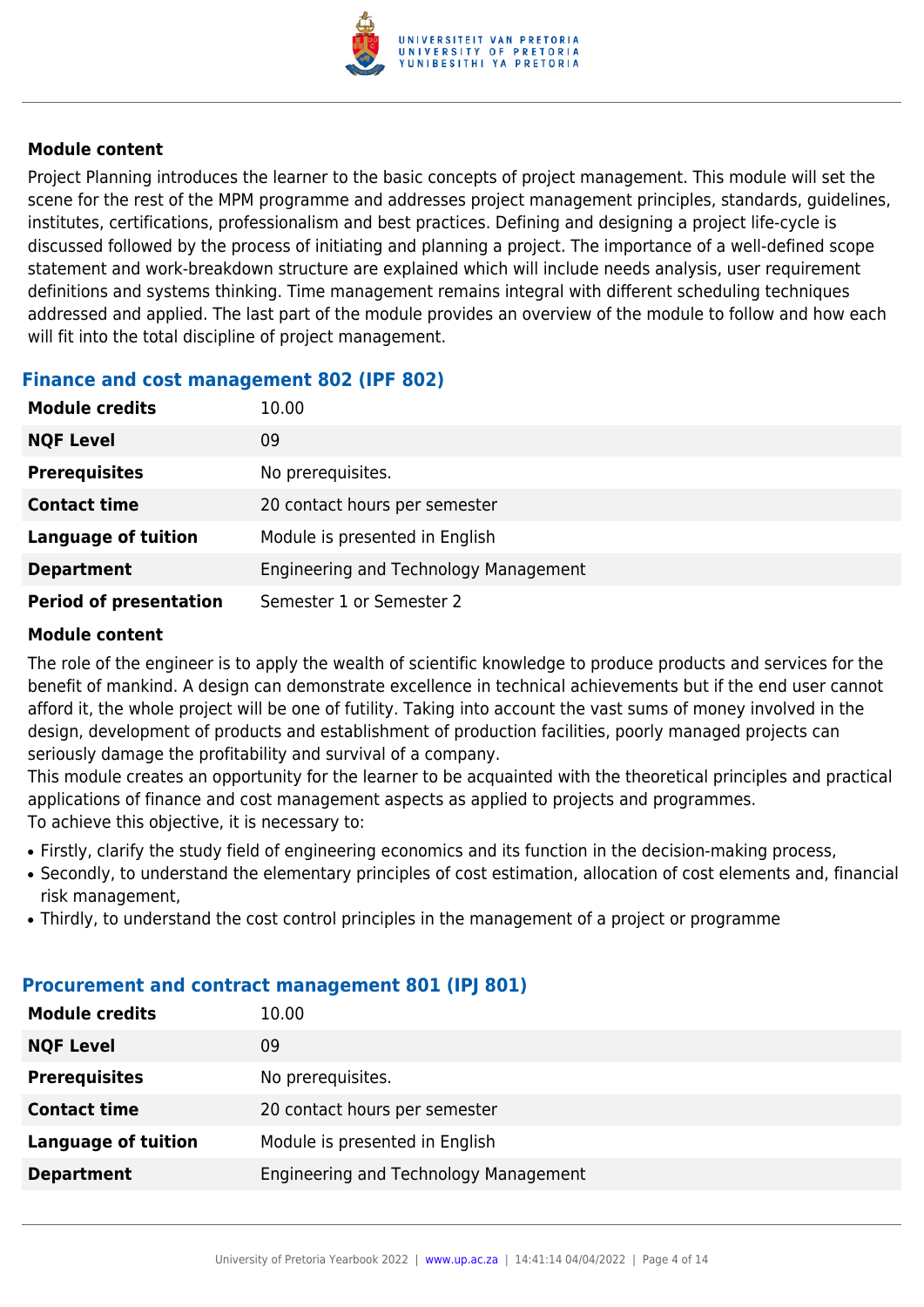

#### **Period of presentation** Semester 1 or Semester 2

#### **Module content**

Most projects contract out some if not all project work to other organisations or internally. Procurement is the process of selecting, contracting and acquiring goods, services or works from an external source and is thus a vital part of project management. The objective of this module is that learners are able to select and apply a meaningful and sensible procurement strategy appropriate to the project. Topics to be covered include the procurement decision; law of contract, the procurement process; various aspects of procurement planning such as procurement methods, source selection, risk allocation, contracting strategies, contract payment types, standard forms of contract; control and dispute resolution.

#### **Information technology and service project management 803 (IPK 803)**

| <b>Module credits</b>         | 10.00                                 |
|-------------------------------|---------------------------------------|
| <b>NQF Level</b>              | 09                                    |
| <b>Prerequisites</b>          | No prerequisites.                     |
| <b>Contact time</b>           | 20 contact hours per semester         |
| <b>Language of tuition</b>    | Module is presented in English        |
| <b>Department</b>             | Engineering and Technology Management |
| <b>Period of presentation</b> | Semester 1 or Semester 2              |

#### **Module content**

IT and service project management looks at the process of planning, organising and executing projects that achieve an organisations' specific information technology (IT) and/or service goals. Given the growth of these two industries, the objective of this module is that learners gain a practical and theoretical foundation for managing IT and service projects, while also being exposed to the latest trends, innovations and techniques (e.g. Agile) in these two related management fields. At the completion of this module learners will have gained the knowledge and skills to lead effectively and creatively by using systems thinking to solve challenges in IT product and/or service design, development, and innovation.

#### **Quality and integration management 801 (IQM 801)**

| <b>Module credits</b>         | 10.00                                 |
|-------------------------------|---------------------------------------|
| <b>NQF Level</b>              | 09                                    |
| <b>Prerequisites</b>          | No prerequisites.                     |
| <b>Contact time</b>           | 20 contact hours per semester         |
| <b>Language of tuition</b>    | Module is presented in English        |
| <b>Department</b>             | Engineering and Technology Management |
| <b>Period of presentation</b> | Semester 1 and Semester 2             |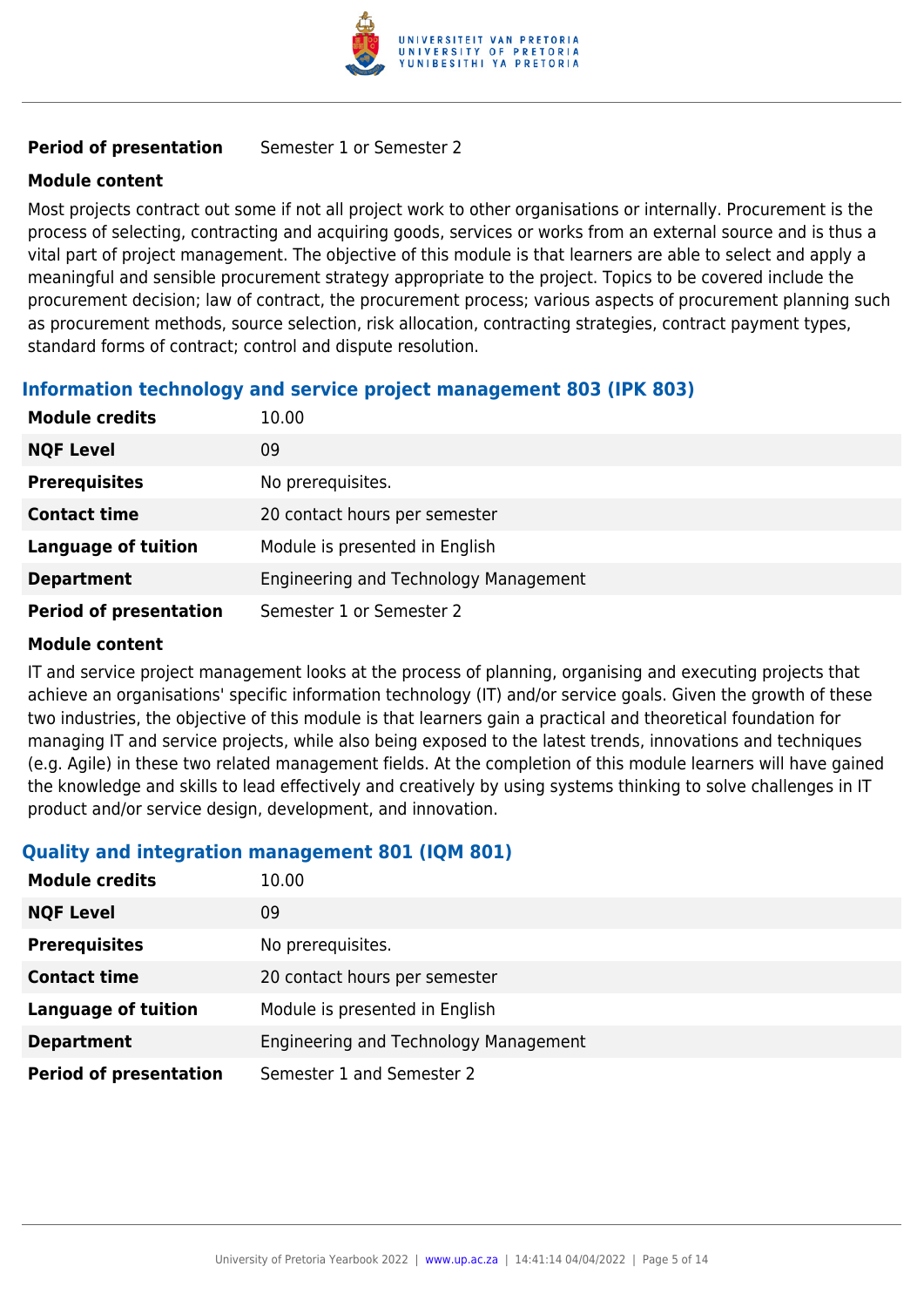

The module details the quality journey in projects and how all project knowledge areas are integrated into a final project plan to ensure the quality of project management. It further addresses the quality of the project's products through the proper definition of the project business case, scope definition and the breakdown of the project's products into manageable deliverables that will meet stakeholder expectations. Though specification development of the deliverables using quality planning (QP) techniques, the quality metrics or quality measurement criteria for the specification will be established. These criteria will form part of the project's quality assurance plan (QAC) which is integrated with the project's life cycle and schedule as well as management and approval authorities. Quality control (QC) and quality assurance (QA) processes and activities to test, verify and audit product, support as well as managerial processes and deliverables are also discussed and non-conforming elements are recommended for improvement through the use of quality improvement tools and techniques. The use of quality standards and methodologies to enhance the quality of projects is also discussed. The module concludes with the development of an integrated project plan, incorporation all knowledge areas addressed in the different modules of the programme.

#### **Risk management 801 (IRI 801)**

| <b>Module credits</b>         | 10.00                                 |
|-------------------------------|---------------------------------------|
| <b>NQF Level</b>              | 09                                    |
| <b>Prerequisites</b>          | No prerequisites.                     |
| <b>Contact time</b>           | 20 contact hours per semester         |
| <b>Language of tuition</b>    | Module is presented in English        |
| <b>Department</b>             | Engineering and Technology Management |
| <b>Period of presentation</b> | Semester 1 or Semester 2              |

#### **Module content**

This module focuses on insight in the field of risk management and the application of the basic principles of risk identification, assessment, treatment and control in the business enterprise and also systems technology innovation and project management. Theory and practice are important and a number of case studies are used to illustrate the application of risk management in various functional areas of the enterprise. Risk can be defined as "the presence of adverse events or conditions that can threaten the survival of the system, or prevent the objectives of the system to be achieved". All systems including project or technology systems, natural and human-made, are exposed to risk and this risk should be managed in a responsible way by any business enterprise. The risk exposure of modern organisations is increasing due to complex technical systems, resource structures, processes and interactions. The risk management process involves establishing the goals and objectives for the organisation or functional unit, identifying the risks, quantifying and prioritising the risks, developing responses to the high priority risks, and monitoring the operations. Business enterprises in the manufacturing and service industries have a number of functional areas and processes that are interlinked. Risk management and decision analysis are therefore applied in development of new products or services, operations, maintenance, projects, safety and security. The module also includes aspects of detailed risk analysis such as risk simulation, etc.

#### **Mini-dissertation 899 (ISC 899)**

**Module credits** 90.00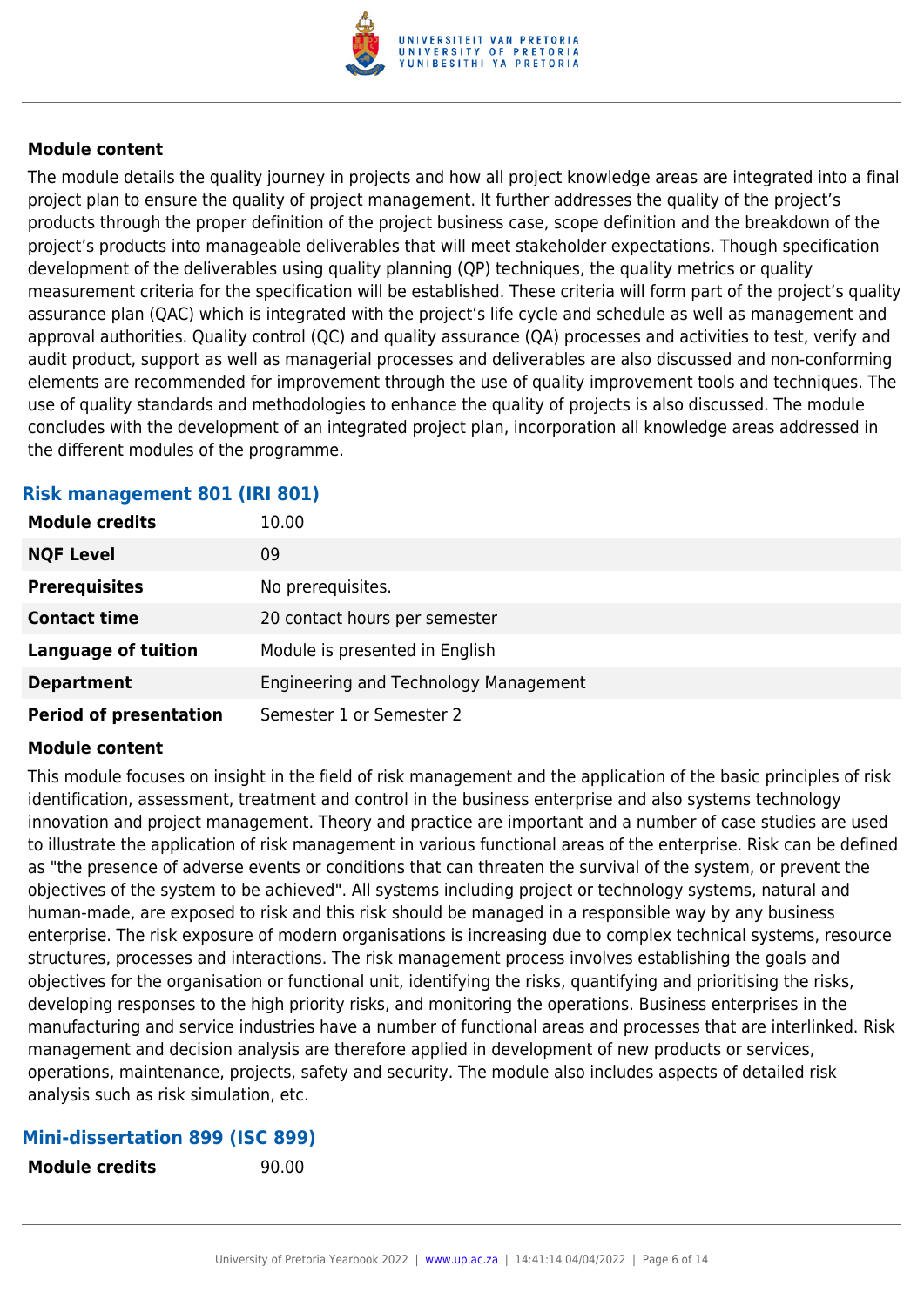

| <b>NQF Level</b>              | 09                                    |
|-------------------------------|---------------------------------------|
| <b>Prerequisites</b>          | No prerequisites.                     |
| Language of tuition           | Module is presented in English        |
| <b>Department</b>             | Engineering and Technology Management |
| <b>Period of presentation</b> | Year                                  |

A research project on a topic of the student's choice from any of the modules offered by the Graduate School of Technology Management is done. The work takes place under the supervision of a study leader (project adviser). In addition to the satisfactory completion of the report itself, the student also has to prepare an article based on the project and present it at the final-year symposium held during November each year. Evaluation is based on the report content, article, as well as the presentation. A follow-up symposium is also held during May in the next year.

#### **Project systems engineering 802 (ISE 802)**

| <b>Module credits</b>         | 10.00                                 |
|-------------------------------|---------------------------------------|
| <b>NQF Level</b>              | 09                                    |
| <b>Prerequisites</b>          | No prerequisites.                     |
| <b>Contact time</b>           | 20 contact hours per semester         |
| <b>Language of tuition</b>    | Module is presented in English        |
| <b>Department</b>             | Engineering and Technology Management |
| <b>Period of presentation</b> | Semester 1 or Semester 2              |

#### **Module content**

The PSE process is discussed within the context of the technology-based enterprise. The first objective is to conceptualise and model a tech-based enterprise in terms of core business processes and the interaction amongst them. SE processes are hence understood in the context of the project and organisation. The concepts of "system, project and process" are explained.

The design and development of the total system for the total system life-cycle, taking into account the requirements of all stakeholders is the heart of PSE.

All stakeholders and their requirements are identified, described and managed over time. The system life-cycle stages/phases and related system design processes are focused upon. A number of SE topics, e.g. information and configuration management, life-cycle cost, quality of design, downstream "design to" requirements and logistics are touched on. SE planning within the bigger project plan is investigated. The important and integrating role of the project manager to make SE successful, particularly in the early phases of the project, is highlighted.

#### **Construction management 803 (KBS 803)**

| <b>Module credits</b> | 10.00             |
|-----------------------|-------------------|
| <b>NQF Level</b>      | 09                |
| <b>Prerequisites</b>  | No prerequisites. |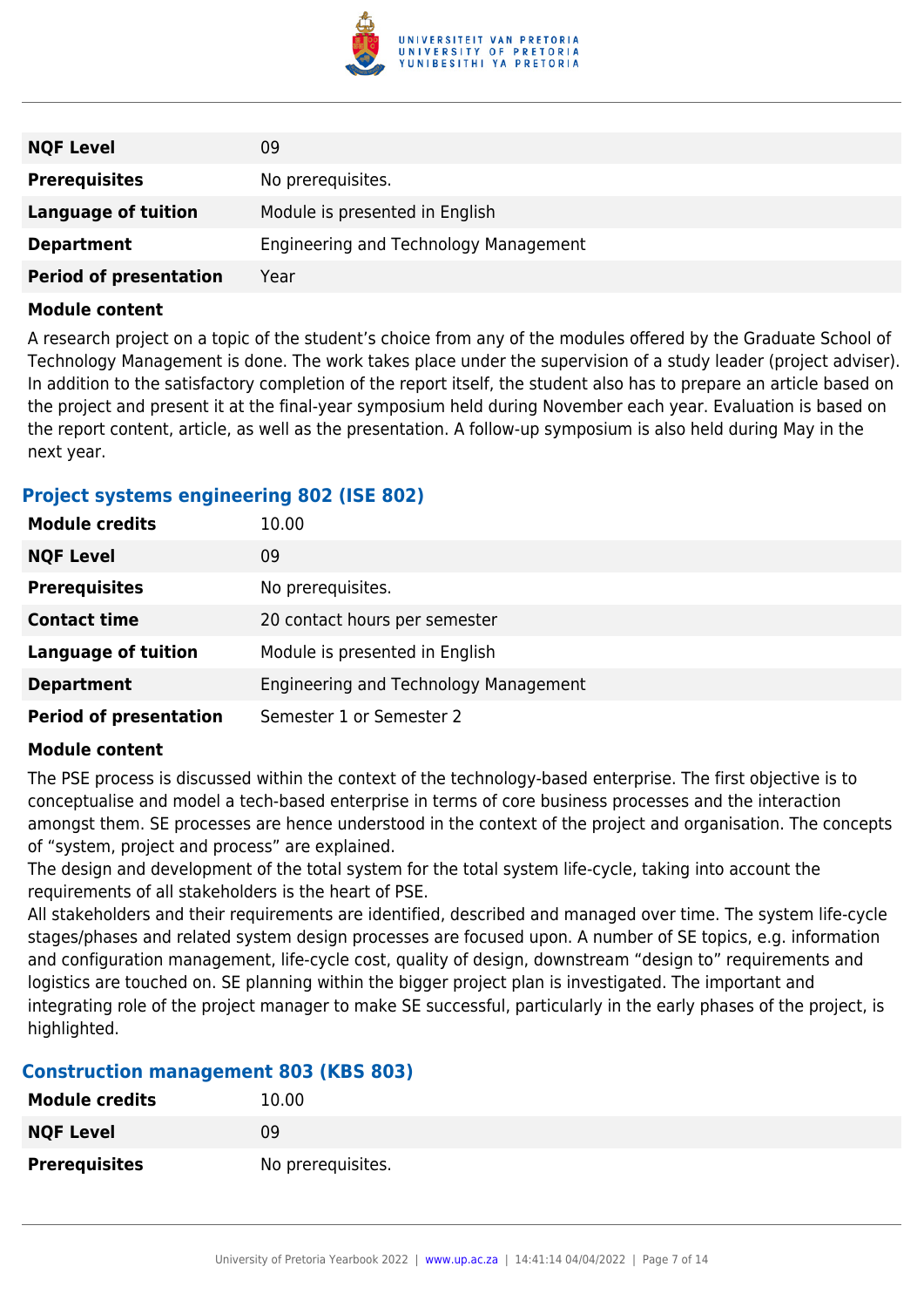

| <b>Contact time</b>           | 20 contact hours per semester  |
|-------------------------------|--------------------------------|
| <b>Language of tuition</b>    | Module is presented in English |
| <b>Department</b>             | <b>Construction Economics</b>  |
| <b>Period of presentation</b> | Semester 1 or Semester 2       |

The domain addresses the specific needs of the project manager active in the construction industry. An overview of the local and international best practise is provided. Organisational structures and role players within the construction industry are studied. The construction project management life cycle is addressed with specific reference to the design and construction processes.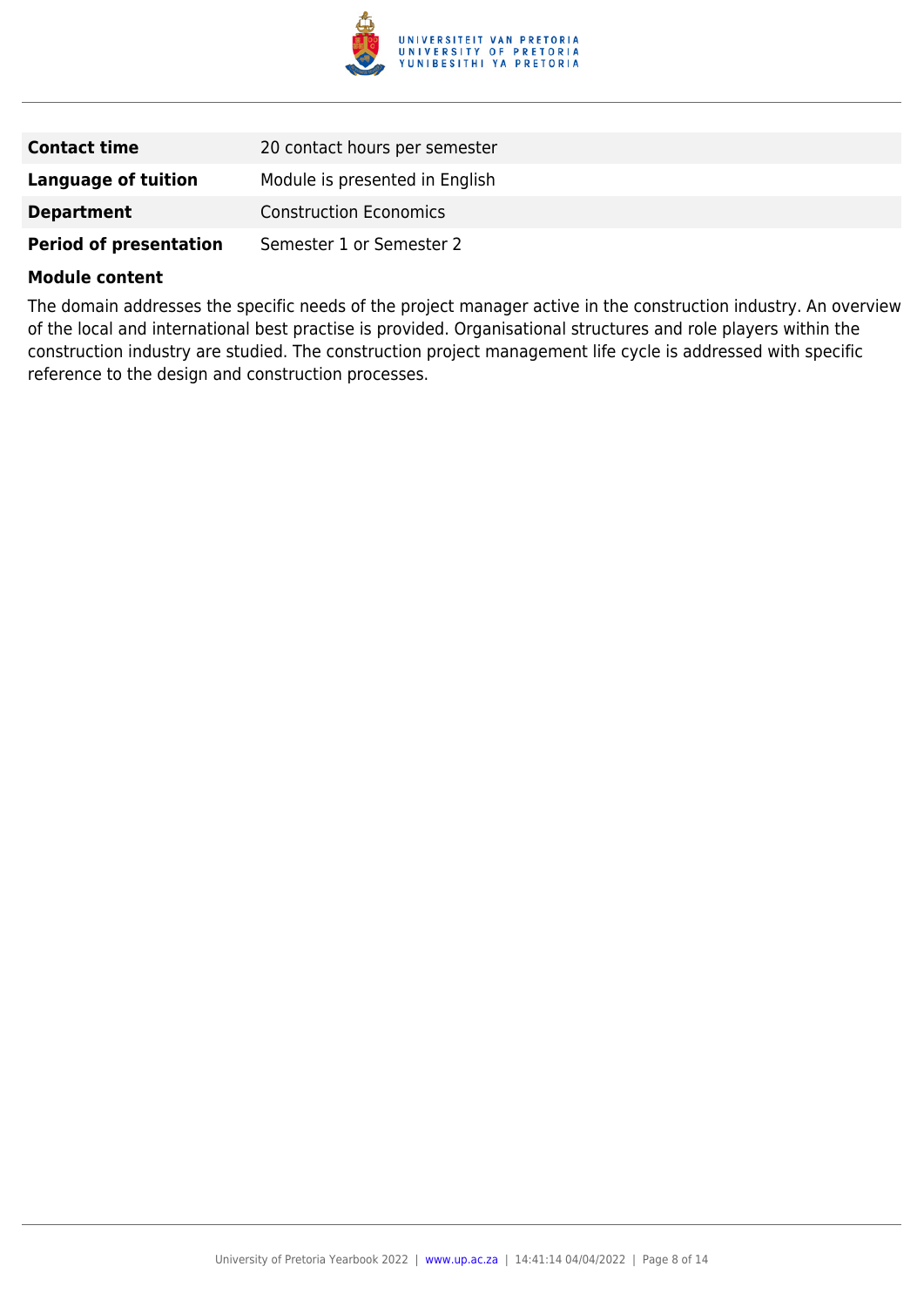

## Curriculum: Final year

**Minimum credits: 200**

### **Core modules**

#### **Mini-dissertation 899 (ISC 899)**

| <b>Module credits</b>         | 90.00                                 |
|-------------------------------|---------------------------------------|
| <b>NQF Level</b>              | 09                                    |
| <b>Prerequisites</b>          | No prerequisites.                     |
| <b>Language of tuition</b>    | Module is presented in English        |
| <b>Department</b>             | Engineering and Technology Management |
| <b>Period of presentation</b> | Year                                  |

#### **Module content**

A research project on a topic of the student's choice from any of the modules offered by the Graduate School of Technology Management is done. The work takes place under the supervision of a study leader (project adviser). In addition to the satisfactory completion of the report itself, the student also has to prepare an article based on the project and present it at the final-year symposium held during November each year. Evaluation is based on the report content, article, as well as the presentation. A follow-up symposium is also held during May in the next year.

### **Elective modules**

#### **Systems thinking 801 (IBI 801)**

| <b>Module credits</b>         | 10.00                                 |
|-------------------------------|---------------------------------------|
| <b>NQF Level</b>              | 09                                    |
| <b>Prerequisites</b>          | No prerequisites.                     |
| <b>Contact time</b>           | 20 contact hours per semester         |
| <b>Language of tuition</b>    | Module is presented in English        |
| <b>Department</b>             | Engineering and Technology Management |
| <b>Period of presentation</b> | Semester 1 or Semester 2              |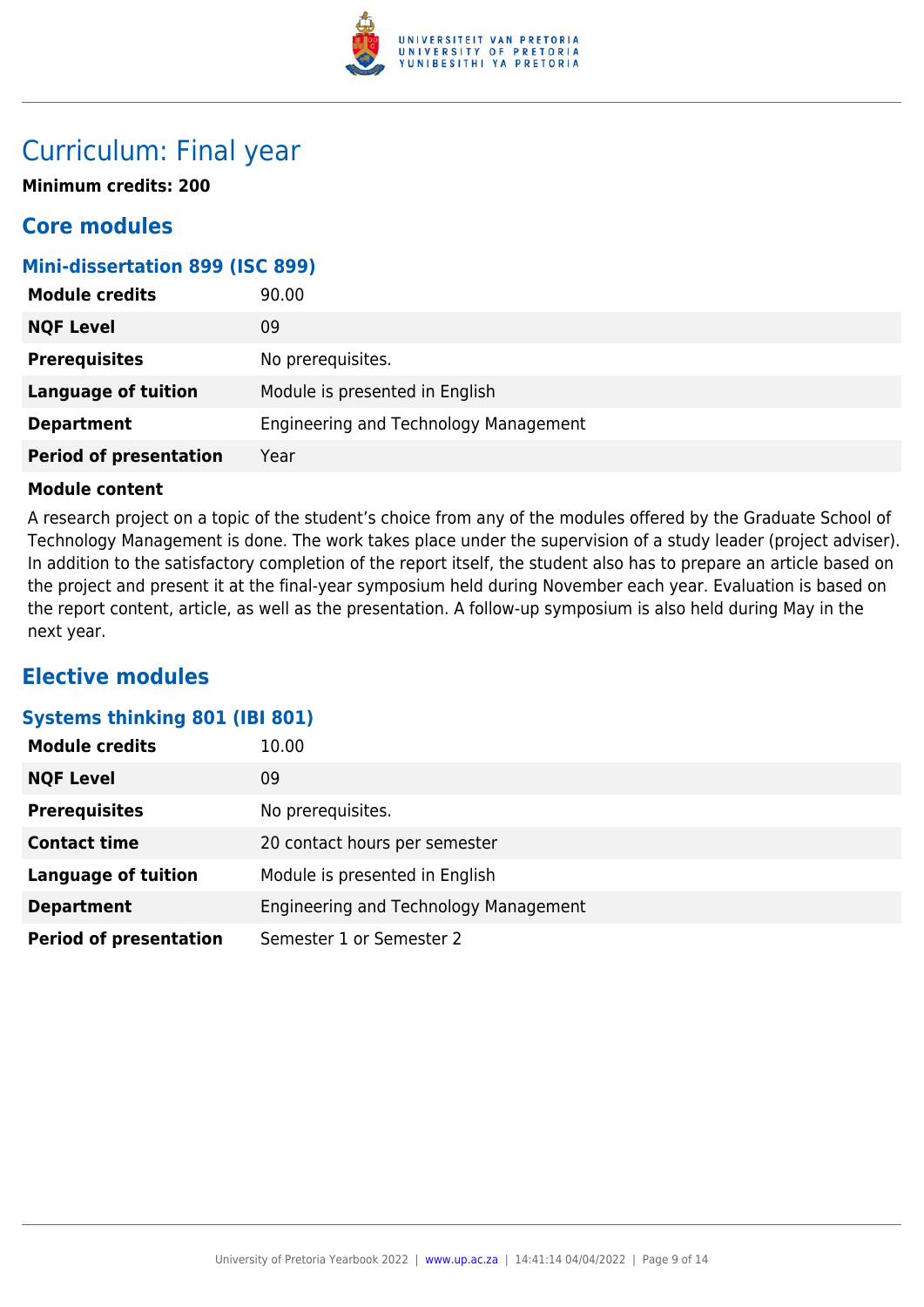

The modern world consists of "systems". This is evident from everyday discussions. Statements such as "The system failed us", or "The national energy system is under pressure" abound. Most people have little or no understanding of what a system is, or how to deal with it. Digging deeper into the concept of "system" leads one to realise that engineers and scientists without any working knowledge of "systems thinking", or as some describe it, "thinking in systems", rarely succeed when attempting to solve the problems of our time mainly because they do not know how to deal with trending patterns. Peter Senge, author of the book The Fifth Discipline and well-known systems thinker, defines systems thinking as "both a thinking skill and a language for understanding and working with complexity". This module will provide you with the know-how and tools to achieve the desired outcomes in your real-world environment, notably when that world includes complex and wicked problems. The real-world in this case includes people as well. This module will challenge almost everything you have been taught to date. After completing this module you will view the world in a different way. You will become a big-picture thinker who can transcend your own discipline with ease. The module includes the history and benefits of systems thinking, systems thinking terminology, managing interrelationships, overview of appropriate tools and methodologies including system dynamics, soft systems methodology, systemigrams, etc. These will be illustrated further by applying them to relevant case studies. This module is the ideal complement to systems engineering, which focuses mainly on hard systems whereas systems thinking focuses on soft systems.

The role of projects in realising (more) sustainable business strategies and a more sustainable society is one of the emerging topics in project management. From the literature on this topic, two types of relationship between sustainability and project management appear: the sustainability of the project's product, the deliverable the project realises, and the sustainability of the project's process of delivering and managing the project. The first relationship, sustainable projects, is well studied and addressed, for example in relationship to eco-design and 'green' construction. The second relationship, sustainable project management, is emerging as a new 'school of thought' in project management.

As project managers play a pivotal role in the sustainability of their projects, this module will discuss the 'why?', 'what?' and 'how?' of sustainable project management. The lectures will discuss the concepts of sustainability, the role of projects in sustainability, the impact of sustainability on project management, the integration of sustainability in the project management process and the structure of a 'Sustainability Management Plan'.

| <b>Module credits</b>         | 10.00                                 |
|-------------------------------|---------------------------------------|
| <b>NQF Level</b>              | 09                                    |
| <b>Prerequisites</b>          | No prerequisites.                     |
| <b>Contact time</b>           | 20 contact hours per semester         |
| <b>Language of tuition</b>    | Module is presented in English        |
| <b>Department</b>             | Engineering and Technology Management |
| <b>Period of presentation</b> | Semester 1 or Semester 2              |

#### **Industrial marketing 801 (IIM 801)**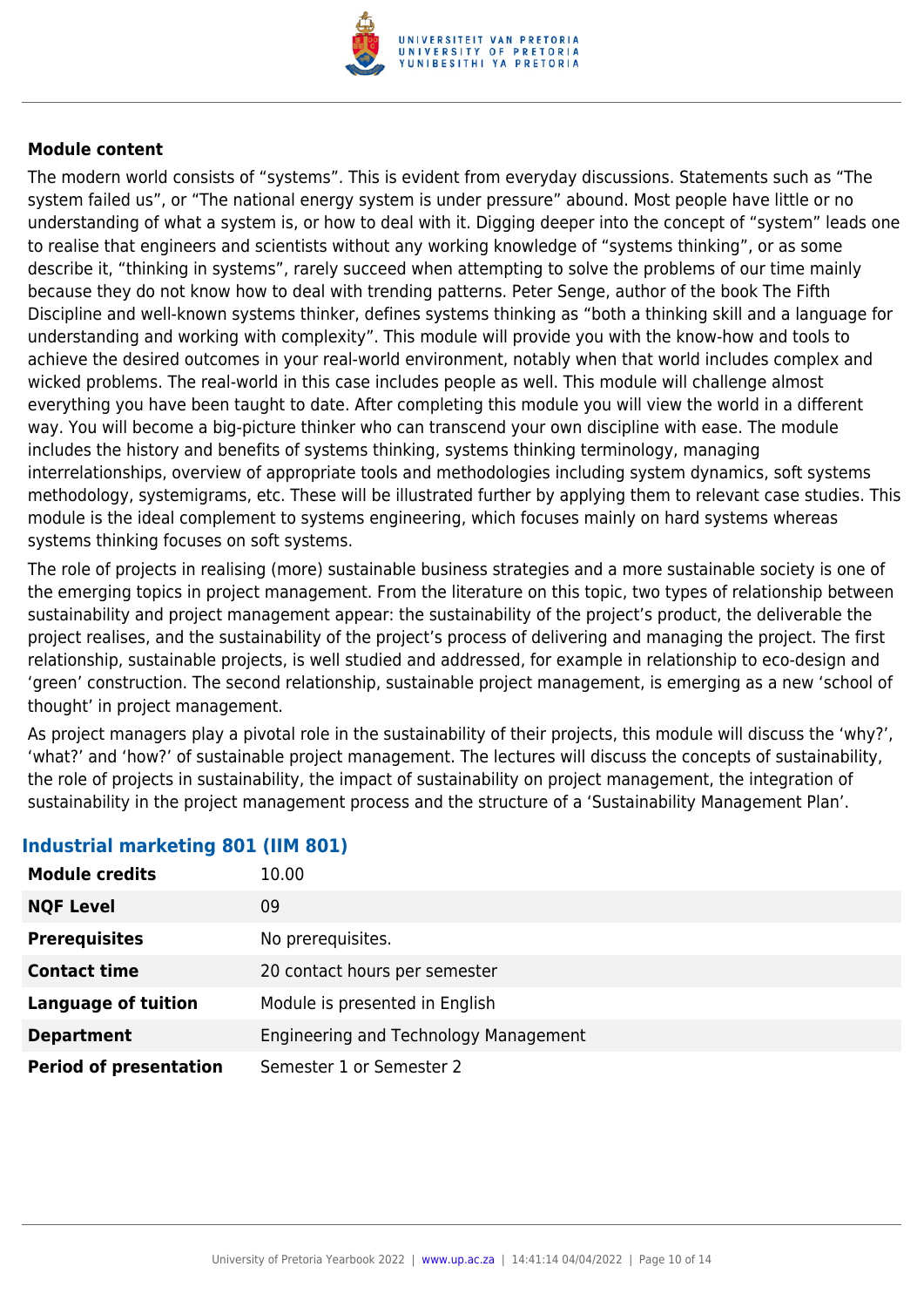

This module will primarily address marketing in the industrial environment, not commercial environment. It is based on the principles of business to business marketing (B2B) as well as services marketing. The primary objective of this module is to provide students from a technology or engineering background with a thorough foundation of basic marketing principles and how it can be applied in practice. The areas of market segmentation, macro and micro market environment, developing a value proposition, and understanding buyer behaviour will be explained. Services marketing will include: service development and design, pricing aspects, how services are delivered, how to manage employees and customers in service delivery, managing demand and supply, marketing communication aspects, building customer relationships and loyalty, and how to recover service failures.

### **Commercialisation and intellectual property 881 (IKG 881)**

| <b>Module credits</b>         | 10.00                                 |
|-------------------------------|---------------------------------------|
| <b>NQF Level</b>              | 09                                    |
| <b>Prerequisites</b>          | No prerequisites.                     |
| <b>Contact time</b>           | 20 contact hours per semester         |
| <b>Language of tuition</b>    | Module is presented in English        |
| <b>Department</b>             | Engineering and Technology Management |
| <b>Period of presentation</b> | Semester 1 or Semester 2              |

#### **Module content**

Modern societies increasingly depend on the development and successful commercialisation of new technology that may exist either in the form of knowledge, process, product, service, or combinations of these forms. The module addresses principles and practices required to identify and package technology so as to increase the chance of successful commercialisation. The module highlights the significance of the systems of innovation concept and emphasises the integration of innovation and technology management with entrepreneurial flair in order to facilitate successful commercialisation of technology towards the generation of economic growth, wealth and prosperity. Candidates studying the module will be required to analyse case studies and to carry out a practical exercise.

#### **Knowledge and information management 884 (ILB 884)**

**Module credits** 10.00

| <b>Module credits</b>         | 10.00                          |
|-------------------------------|--------------------------------|
| <b>NQF Level</b>              | 09                             |
| <b>Prerequisites</b>          | No prerequisites.              |
| <b>Contact time</b>           | 20 contact hours per semester  |
| <b>Language of tuition</b>    | Module is presented in English |
| <b>Department</b>             | <b>Informatics</b>             |
| <b>Period of presentation</b> | Semester 1 or Semester 2       |
|                               |                                |

### **Legal aspects 803 (ILC 803)**

| <b>Module credits</b> |
|-----------------------|
|-----------------------|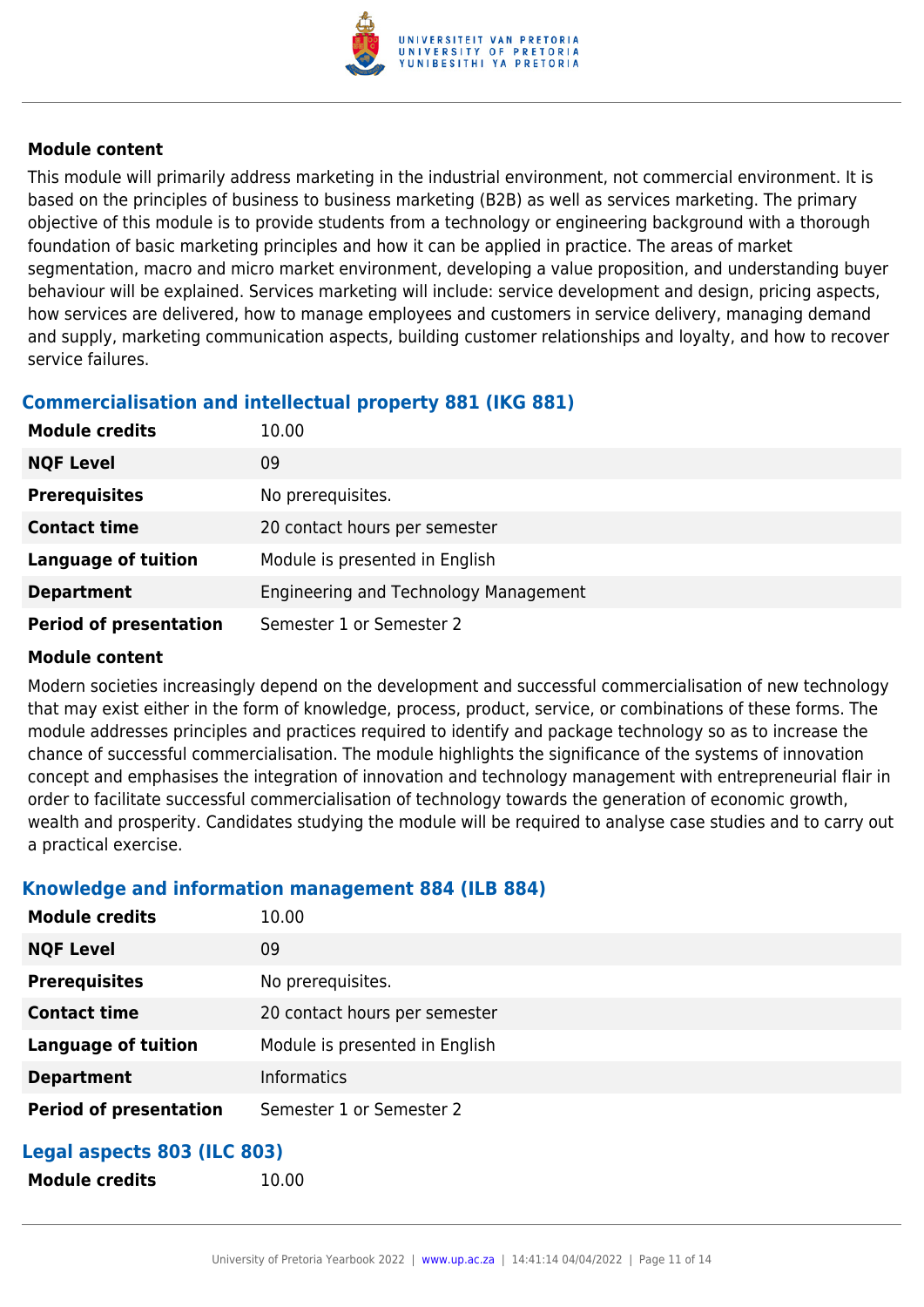

| <b>NQF Level</b>              | 09                                    |
|-------------------------------|---------------------------------------|
| <b>Prerequisites</b>          | No prerequisites.                     |
| <b>Contact time</b>           | 20 contact hours per semester         |
| <b>Language of tuition</b>    | Module is presented in English        |
| <b>Department</b>             | Engineering and Technology Management |
| <b>Period of presentation</b> | Semester 1 or Semester 2              |

The objective of this module is to present the basic principles of the law with which the project manager has to deal with during the planning and execution of a project. An introduction is presented on the sources of law, the structure of the South African legal system and representatives sources of obligations. The general law of contract is done in great detail with special reference to clauses used in contracts, different types of contracts as well as breach and remedies. Practical examples are given to enable the student to understand how the law is applied in practice. Special attention is then given to the law of purchase and sale and to construction/engineering law (letting and hiring of work). Further attention is also given to aspects of labour law and alternative dispute resolution. Another relevant aspect discussed in less detail is representation (agency).

#### **Sustainable management 802 (ILE 802)**

| <b>Module credits</b>         | 10.00                                 |
|-------------------------------|---------------------------------------|
| <b>NQF Level</b>              | 09                                    |
| <b>Prerequisites</b>          | No prerequisites.                     |
| <b>Contact time</b>           | 20 contact hours per semester         |
| <b>Language of tuition</b>    | Module is presented in English        |
| <b>Department</b>             | Engineering and Technology Management |
| <b>Period of presentation</b> | Semester 1 or Semester 2              |

#### **Module content**

The role of projects in realising (more) sustainable business strategies and a more sustainable society is one of the emerging topics in project management. From the literature on this topic, two types of relationship between sustainability and project management appear: the sustainability of the project's product, the deliverable the project realises, and the sustainability of the project's process of delivering and managing the project. The first relationship, sustainable projects, is well studied and addressed, for example in relationship to eco-design and 'green' construction. The second relationship, sustainable project management, is emerging as a new 'school of thought' in project management.

As project managers play a pivotal role in the sustainability of their projects, this course will discuss the 'why?', 'what?' and 'how?' of sustainable project management. The lectures will discuss the concepts of sustainability, the role of projects in sustainability, the impact of sustainability on project management, the integration of sustainability in the project management process and the structure of a 'Sustainability Management Plan'.

#### **New product development 880 (INP 880)**

**Module credits** 10.00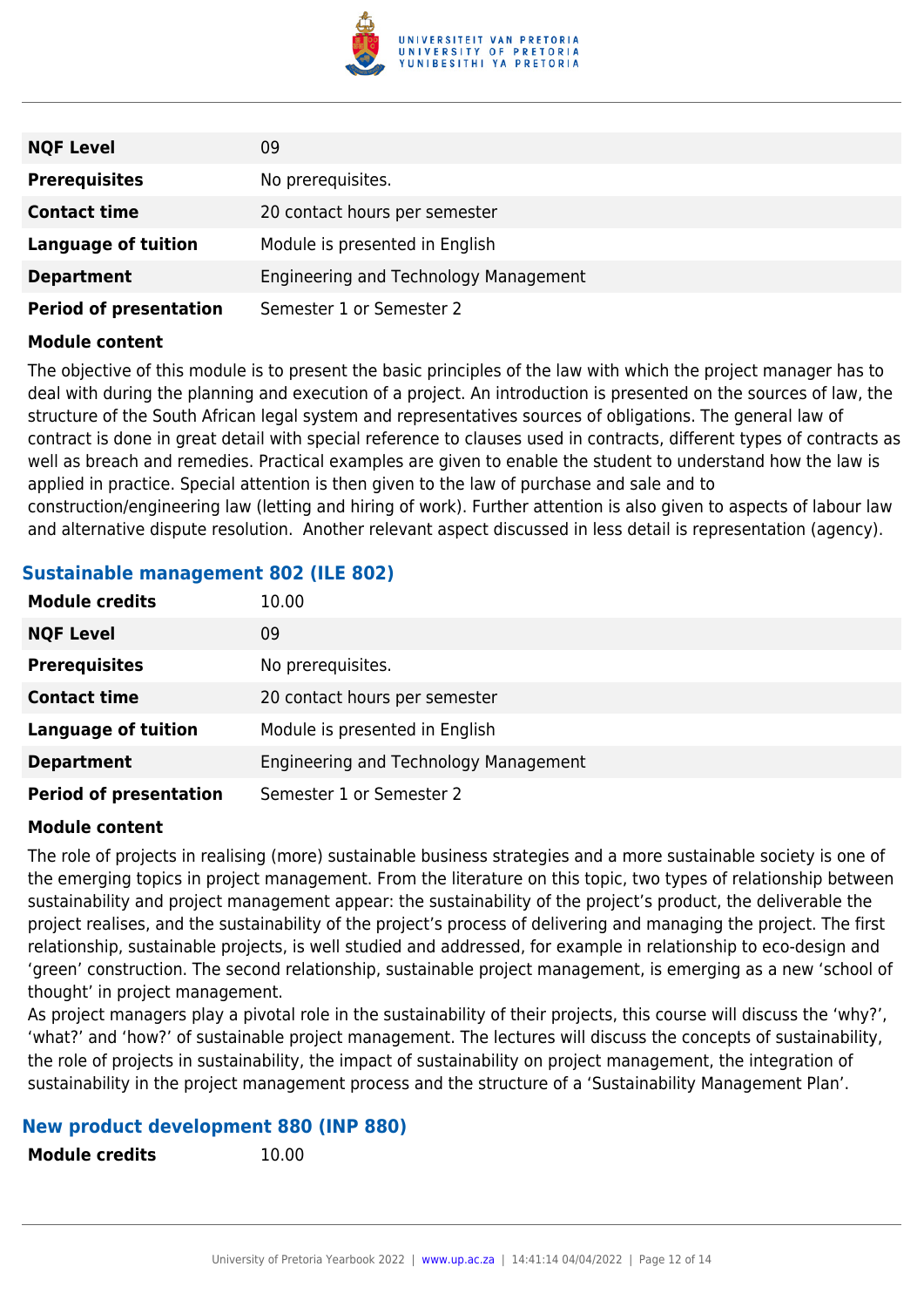

| <b>NQF Level</b>              | 09                                    |
|-------------------------------|---------------------------------------|
| <b>Prerequisites</b>          | No prerequisites.                     |
| <b>Contact time</b>           | 20 contact hours                      |
| <b>Language of tuition</b>    | Module is presented in English        |
| <b>Department</b>             | Engineering and Technology Management |
| <b>Period of presentation</b> | Semester 1 or Semester 2              |

The development of new products is a key business function. There is always a high risk of failure but the best companies manage to launch successful new products on a continuous basis. The objective of this module is to provide students with the concepts and insight necessary both to do product development and to manage it. The strategies, processes, tools and techniques used by leading-edge companies for new product development are introduced. The module examines different stages of product development, from idea generation to market testing and includes the assessment and selection of appropriate business models. The role and impact of fourth industrial revolution technologies, like rapid prototyping with 3D printing, are also considered. Key questions addressed in the module are: how does product/process development fit into the overall business context; what products, processes, systems or services should be developed; how does one go about developing a new product/process; and how should one measure performance in product/process development and improve? Further selected concepts and topics like design thinking, design management, success factors, relationship to systems engineering, reduction of uncertainty, and software for NPD are also introduced. Although the emphasis is on physical products, many of the concepts covered in the module are equally applicable to service development.

#### **New ventures and entrepreneurship 801 (IOE 801)**

| <b>Module credits</b>         | 10.00                                 |
|-------------------------------|---------------------------------------|
| <b>NQF Level</b>              | 09                                    |
| <b>Prerequisites</b>          | No prerequisites.                     |
| <b>Contact time</b>           | 20 contact hours per semester         |
| <b>Language of tuition</b>    | Module is presented in English        |
| <b>Department</b>             | Engineering and Technology Management |
| <b>Period of presentation</b> | Semester 1 or Semester 2              |

#### **Module content**

This module aims to provide a wider understanding of the concepts and importance of entrepreneurship and the requirements and processes in commercialising technology-based ventures.

The themes include methodology in screening opportunities and understanding the commercialisation process; compiling technology entrepreneurship strategies; product development process and business model development; understanding and protecting intellectual property; funding options for entrepreneurial ventures, and understanding the scope and content of a business plan.

#### **Programme and portfolio management 802 (IPM 802)**

| <b>Module credits</b> | 10.00 |
|-----------------------|-------|
|                       |       |